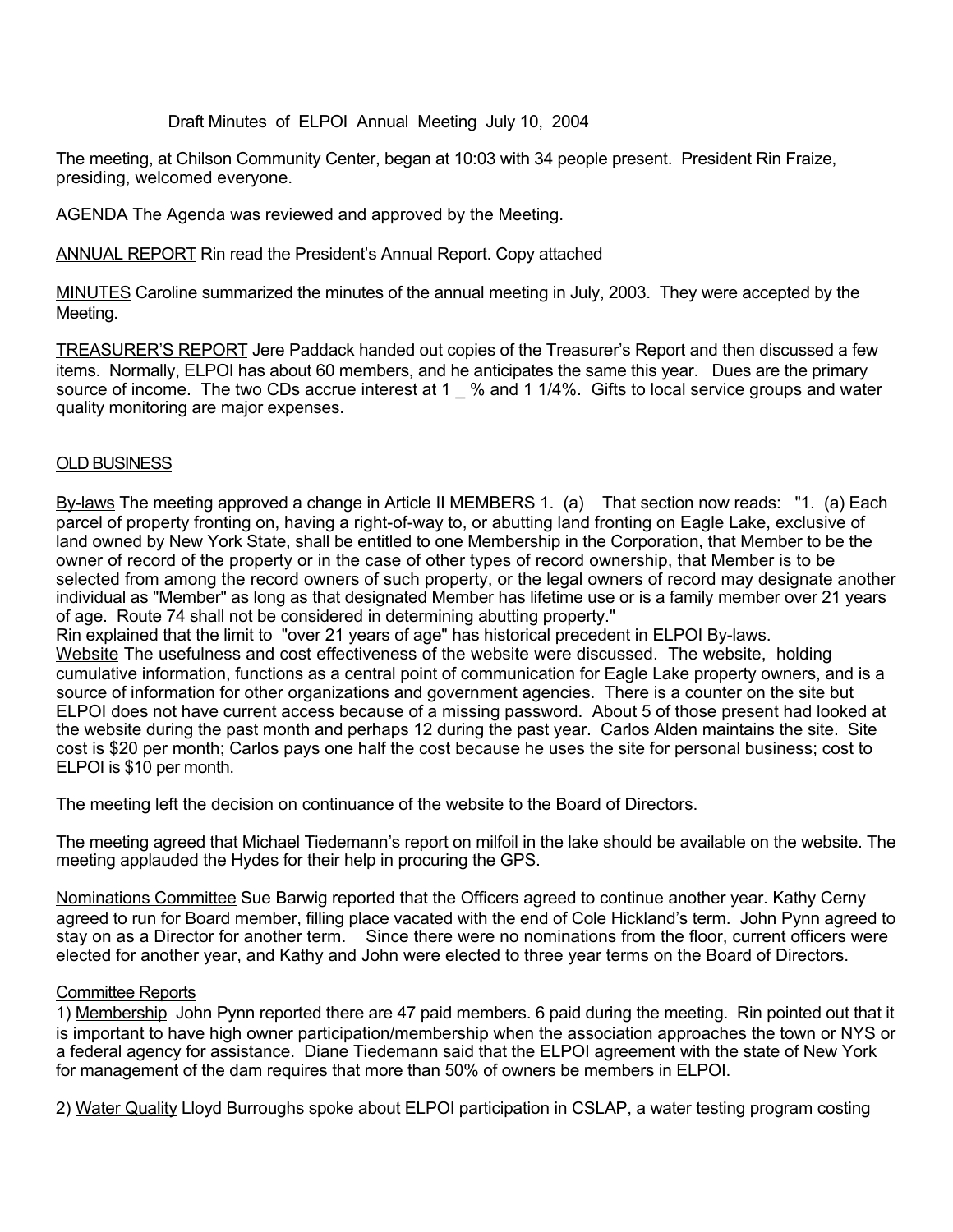\$200 per year. She and Paul take, and mail to CSLAP, water samples every 2 weeks for 8 weeks in the summer. They will take this summer's third sample on July 11. CSLAP looks at the minerals in the water, e.g. calcium levels because zebra mussels need calcium. Eagle Lake water has low calcium level, likely indicating no presence of zebra mussels CSLAP has been slow in reporting. In 2002, CSLAP said Eagle Lake is cleaner than many lakes. Rin emailed, on July 9, 2004, to CSLAP requesting a report on Eagle Lake water and direction to CSLAP website showing data.

Eagle Lake participates in a national program of sampling once a year for water clarity. In 2000 and 2002 the lake averaged to 6.5 meters of water clarity, a good level by national standards.

Water samples to test for coliform bacteria are taken once a summer, usually in early September, from four locations: Ti Bay, near Charles Island, east of the causeway, and the west end - south of the causeway. Cost is \$20 per site. Reports have been good.

Paul Burroughs reported the water level is near 5" on gauge at bridge. He is aiming to maintain it at 3", plus or minus 2, as that is what NYS recommends. The water level had been as high as 11" , then down to 3, then with boards replaced the lake rose to 6.5. Two beavers were relocated. The existing beaver dam is not affecting the level of the lake.

#### 3) Fish Stocking

Andy Belkevich said the lake is prolific with fish, including bait fish. Brown trout stocking was 200 @ 16 - 19 " in the Fall and 700 @ 10 to 14 " in the Spring from Crown Point hatchery.

4) Adopt - A - Highway Todd Condon reported NYS has no plans for work on route 74, except normal maintenance. Todd and Lloyd Burroughs requested people sign up to clean along a section of the highway. A sign-up sheet was circulated. IP donated trash bags. Paul Burroughs will transport the trash bags to DOT in Schroon Lake.

Todd Condon requested ELPOI provide funding, about \$33 plus shipping and handling, for three more Neighborhood Watch signs, to accompany the three donated by him and Tonya. He also requested funding of about \$40 for Neighborhood Watch decals to give to neighbors. Later in the meeting, a vote approved allocation of up to \$100 for signs and decals.

### NEW BUSINESS

Donations will remain at the same level as last year:

| <b>Chilson Fire Department</b>  |       | \$200 |
|---------------------------------|-------|-------|
| Ti Emergency Squad              | \$100 |       |
| <b>Interlakes Health Center</b> |       | \$200 |
| Crown Pt. Fire and Emergency    |       | \$50  |

Picnic Thanks to Sue and Floyd Barwig and Chyrl and John Pynn for organizing today's picnic.

Milfoil Survey by Michael Tiedemann describes 44 instances of milfoil at the east end of the lake and 5 at the west end. Using a GPS to map the milfoil, Michael determined that 8 acres of the 411 acre surface of Eagle Lake are covered with milfoil. That is 2% coverage. 63% of the milfoil is in 6 patches of acre or more: Crown Point Bay (2), south side of Fox Island, near the causeway, between Stevens and Knauss, and the sunken island (toilet bowl.)

Mailing List use was discussed. Jim Davis asked permission to use the mailing list to send a solicitation for scholarship donations for Ticonderoga high school graduates. The mailing list, maintained by Bob Stevens, is used for ELPOI communications and by the Chilson Volunteer Fire Dept. The meeting voted to limit use of the mailing list to the current two functions.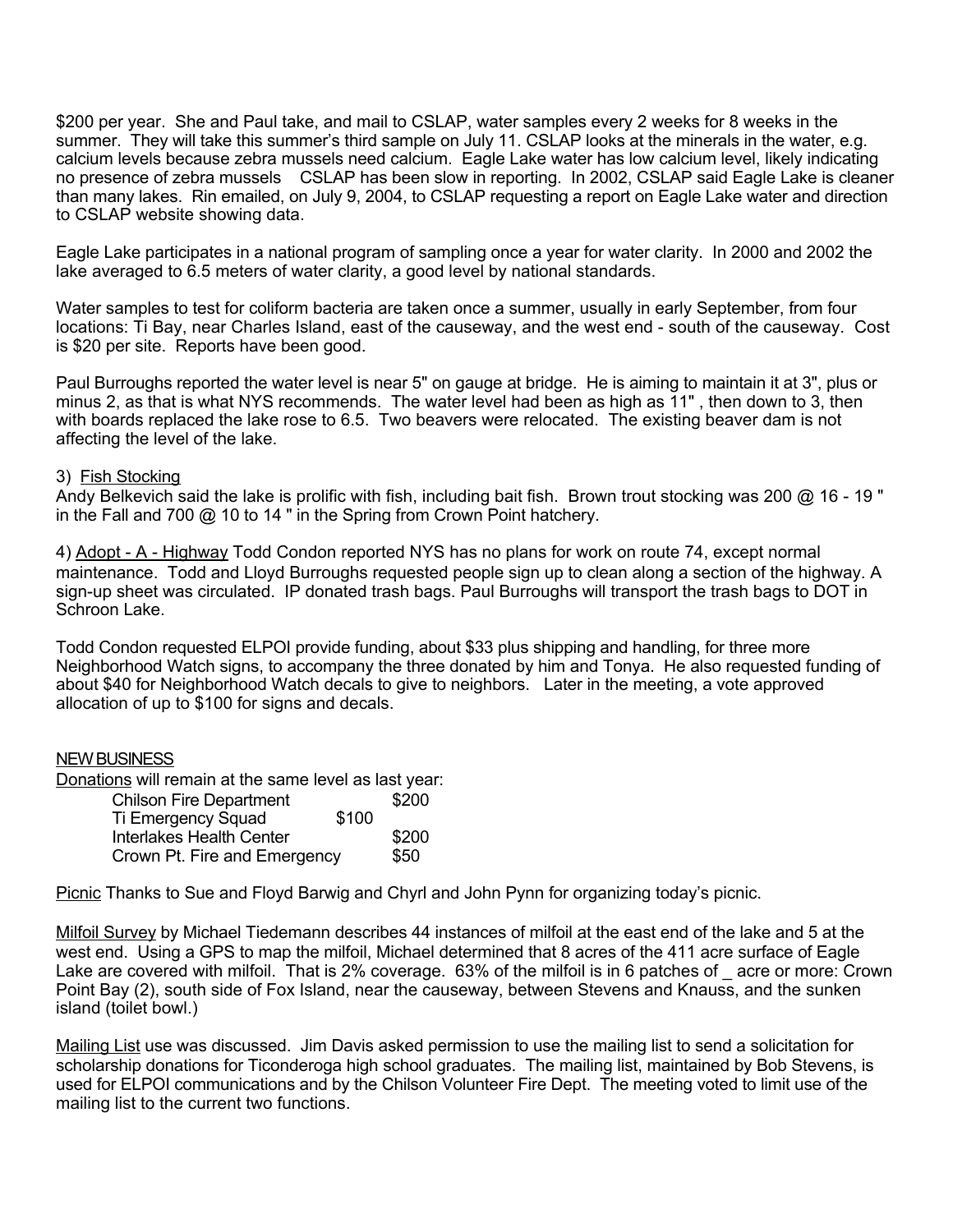Adirondack Council annual membership meeting will happen later today, July 10, at Fort Ti.

Grant M000036 Rin reported receiving, for ELPOI, a NYS DEC mailing in regard to the \$25,000 Grant # M000036. This grant was originally obtained some years ago by Rolf Tiedemann and has been renewed in ELPOI name. The grant response information gave "45 days to submit a program narrative and budget." However, the information indicated that the Grant response could be extended another 45 days. Rin requested that extension.

ELPOI meeting seemed to favor using the grant for hand harvesting of milfoil. However, ELPOI does not have liability insurance and is not equipped to manage large sums of money. Therefore, ELPOI hoped that the Town of Ticonderoga would act as financial manager for this grant. Supervisor Bob Dedrick seemed interested in helping ELPOI. However, at a July 8, 2004 meeting, the town decided it could not be so involved.

Rin will talk with Dale French of Crown Point about the Grant. He will ask that the Town of Crown Point, previously willing to sponsor this grant, be fiscal manager of the Grant. Lloyd Burroughs urged that ELPOI approach Crown Point with a plan to clear milfoil from near the public beach area, because it is in the Town of Crown Point and would help the "general good." Forest Lisle endorsed milfoil harvesting near the beach, but recommended harvesting two areas of different stages of growth.

Pat Hyde pointed out that Upper Saranac Lake uses pontoon boats to work its 43 miles of shoreline, paying \$30- 35 an hour for divers. Pat Hyde has a platform that could be used in Eagle Lake. Rin pointed out that the APA would have definite ideas on harvesting methods.

Lloyd Burroughs asked the Board to mail a communication, enquiring about potential donations for hand harvesting of milfoil, to ELPOI members,. A similar enquiry, made a few years ago, indicated potential financial support from ELPOI property owners for efforts to combat milfoil. Rin noted that the ELPOI treasury has funds restricted to such a purpose.

Lloyd did not approve of the reduction in dues, from \$25 to \$20. She wants all members to have a voice in the level of dues.

2005 ANNUAL MEETING will be on July 9.

2004 ANNUAL MEETING was adjourned at 11:30.

ELPOI Board of Directors Meeting July 10, 2004

Meeting called at 11:37 AM, following the Annual Meeting, was adjourned at 11:43 until 9 AM on July 17 at Rin Fraize home.

**Eagle Lake Property Owners, Inc. Annual Report from the Board of Directors For the Year Ended June 30, 2004**

This past year at the Lake has been relatively quiet We note with sadness the loss of Ed Thompson and the grave illnesses of Merilyn Emerich and long time treasurer, Peter Buechner.

We welcome those new members joining our ranks:

Tom Pfeffer purchased the property on the south side of the west end of the lake last fall.

We congratulate Juliane Davis on her graduation from Ticonderoga High School and wish her well as she heads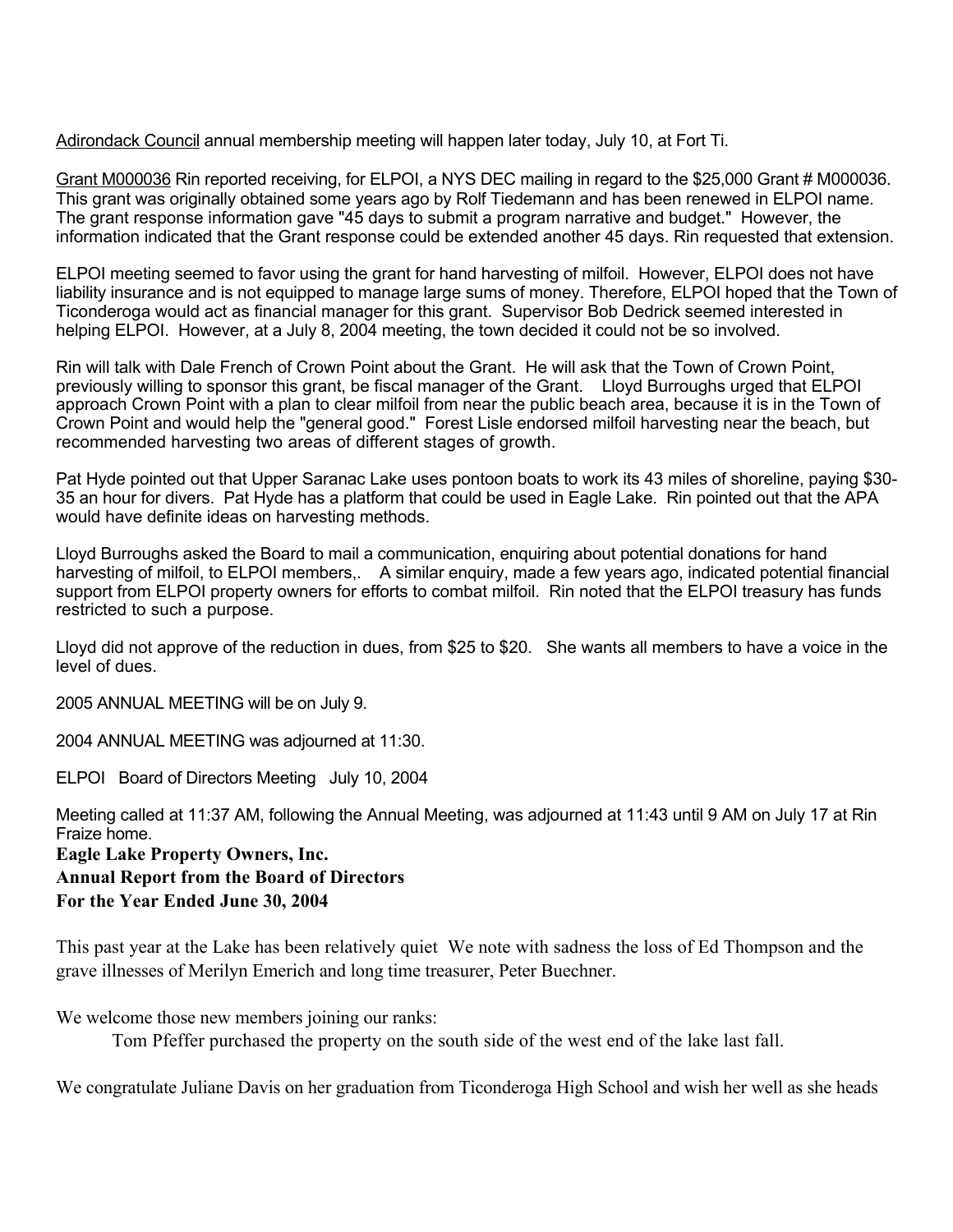off to college this fall.

We can happily share with you the continued good results of water testing by the NY Statewide Lake Assessment Program (CSLAP). The Board thanks Paul and Lloyd Burroughs for their efforts in taking and shipping the water samples during the season again this year. We have not yet received the CSLAP report for 2003, but readings have not varied from prior years. We have issued a follow-up to the DEC for the report.

We also want to formally recognize Michael Tiedemann for the outstanding work he, with a little help from Scott Davis and his father, performed in mapping the Eurasian Milfoil in Eagle Lake. He will explain his work to us later and has agreed to answer your questions after the meeting. A copy of his report is posted on the board.

The Board would like to take this opportunity to formally thank its departing member, Cole Hickland, who has completed his second consecutive term on the Board. We will miss his guidance at our meetings.

The Board also wants to thank those who head up our standing committees and know you will show them your thanks as they make their reports today:

Membership – the Pynns Fish Stocking – Andy Belkevich Adopt-a-highway – Tonya and Todd Condon Weed & pollution Control –Cole Hickland

I had the pleasure of representing ELPOI at two conferences on the evasive species in the Adirondack Park this past year. Efforts by the APA and Adirondack Council continue to emphasize "observation" of Milfoil as their only effort in attacking this lake problem. One exception to that is the effort going on in Upper Saranac Lake where one million dollars was raised to allow hand harvesting of Milfoil in a three year, \$1.5 million project. Their program efforts are posted on their web site, www.uslf.org

The Board, in response to last year's confusion on who can be a "member," will present a proposed changed to our by-laws providing a broader definition of 'Member." This mentioned in our fall newsletter, so today we will vote to adopt the new definition.

For the Board, Rin Fraize, President.